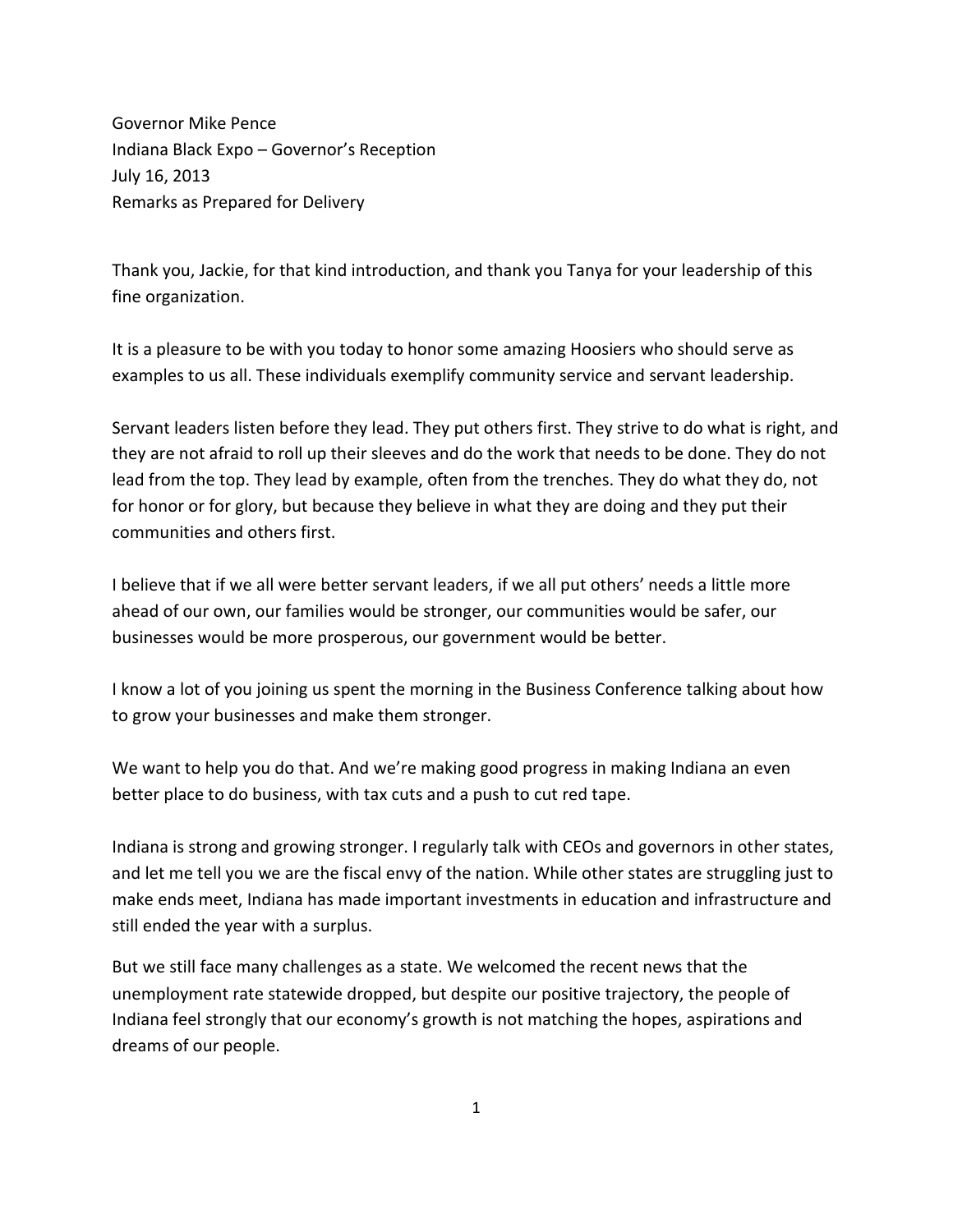That's where some of today's honorees come in.

Where would we be without our faith-based community and the leaders who give us hope and inspire us even as we roll up our sleeves and do the work we need to build businesses and provide new opportunities and help the hurting in our communities?

As I travel the Hoosier state, I've found that there's optimism in Indiana. There's a sense of potential in the Hoosier state, but people know that families are struggling in this state. There are a quarter of a million Hoosiers out of work, and not enough are taking advantage of the educational opportunities our great state offers. We've got to do better.

We start by creating good jobs and by recognizing that education is critical to our success in job creation. Our state's education system will play a key role in Indiana's economic development, both because strong schools help companies attract talented employees and because they develop the quality employees of the future.

Getting results in our schools will pay off in new jobs, higher wages and great opportunities for our kids, and for all of us in the Hoosier state.

All honest work is honorable work, and our schools should work just as well for our kids who want to get a job as they do for our kids who want to get a college degree. Every student deserves the same opportunity for success, whether they want to go to college or start their career right out of high school.

That's why we are busy making career, technical and vocational education a priority in every high school in Indiana.

Just last week we announced our appointees to the Indiana Career Council, which is made up of business professionals, legislators and education experts who will review, reform and realign our educational, career training and job skills development efforts across the state for the benefit of Indiana's workforce.

Creating new career and technical education opportunities will increase our graduation rates by providing a clear path for success for all of our students, in high school and beyond.

It will increase private sector employment across Indiana. It will improve the quality of our Hoosier workforce. It will give our kids new opportunities that so many so desperately need.